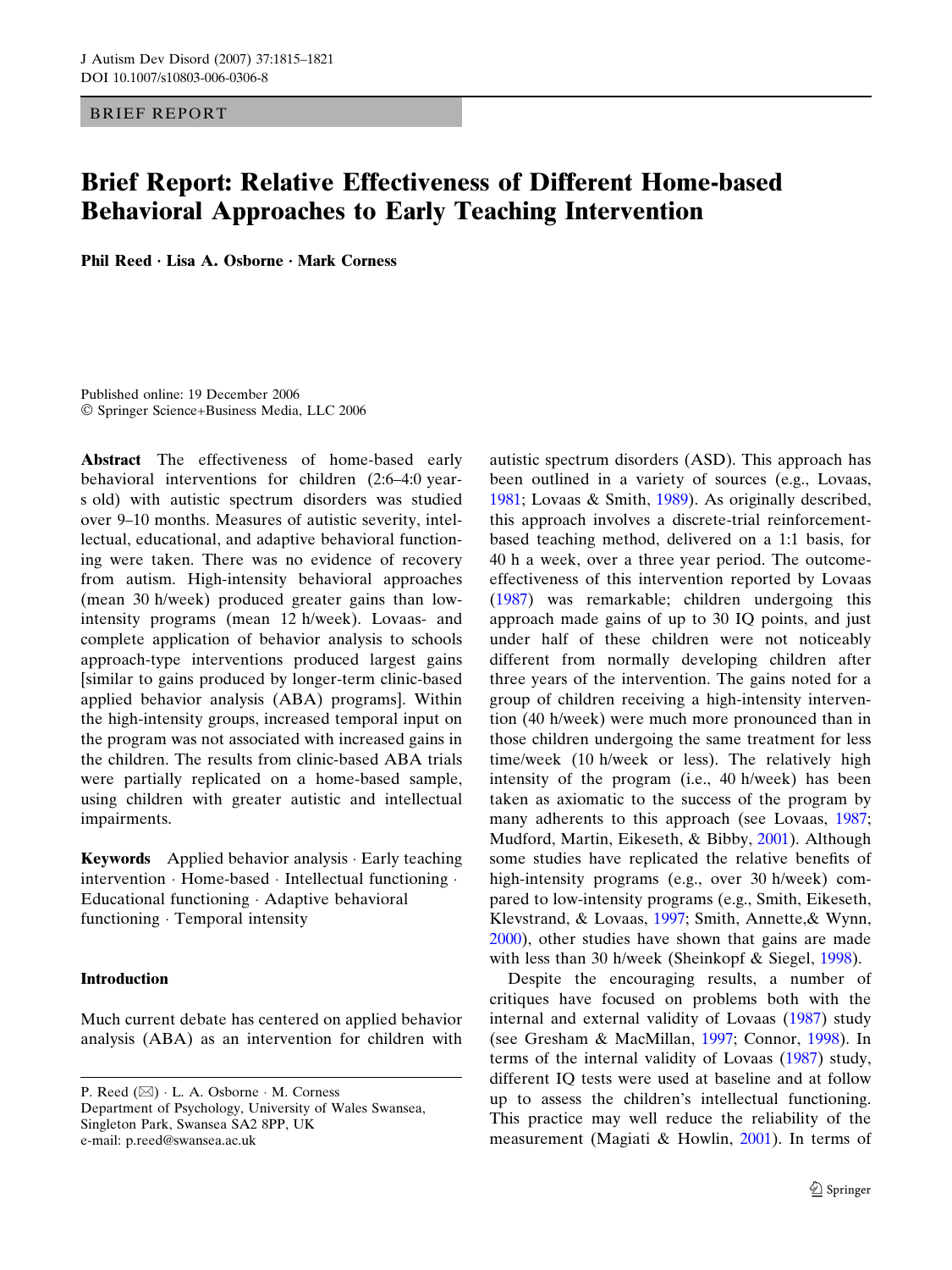the threats to the external validity of the study, the reliance on IQ as a sole psychometric measure of functioning may be questioned, given that IQ is not necessarily the main problem in autistic functioning. In fact, when Salt et al. ([2002\)](#page-6-0) measured behavioral change rather than IQ, there were no gains at all after one year of a home-based intervention program (albeit with a much less intensive program than suggested by Lovaas, [1987](#page-6-0)). Second, the sample chosen for the study reported by Lovaas ([1987\)](#page-6-0) were verbal, relatively high-functioning, participants, who may have performed equally well with any intervention. Smith et al. ([1997\)](#page-6-0) studied more severely impaired children, and noted only marginal IQ gains. Finally, the study reported by Lovaas [\(1987](#page-6-0)) was a 'clinic-based' study, and may not generalize to interventions as they are typically used in the home. This issue has been highlighted in a number of recent reports of home-based ABA programs, which have questioned the extent to which the results of clinicbased assessments can be generalized to the type of ABA program that occurs in the home (see Mudford et al., [2001\)](#page-6-0). The available evidence on this topic has produced mixed results. Sheinkopf and Siegel ([1998\)](#page-6-0) noted that home-based programs did perform well relative to controls. In contrast, Smith et al. ([2000\)](#page-6-0) found such gains were only found when the program was located close to the supporting clinic, and Salt et al. [\(2002](#page-6-0)) found no gains in a parent-led approach.

The initial aim of the current study was to systematically replicate the original study by Lovaas ([1987\)](#page-6-0) in a home-based setting. To this end, a group of children receiving a high-intensity intervention (around 30 h/ week) were compared to a sample receiving a lowerintensity intervention (around 10 h/week). The sample of children employed also was more severely impaired than that studied by Lovaas  $(1987)$  $(1987)$ , and more typical of the samples presenting to local authorities in the UK (see Connor, [1998](#page-6-0)). In addition, a broader range of outcome measures than employed by Lovaas ([1987\)](#page-6-0) were utilized; including measures of intellectual functioning, educational functioning, and adaptive behavioral functioning.

Following the report by Lovaas ([1987\)](#page-6-0), a number of alternative behavioral interventions have been developed, and home-based ABA programs can take one of a number of forms (see Mudford et al., [2001](#page-6-0)). Two of these approaches have received some attention; the verbal behavior approach (Sundberg & Michael, [2001](#page-6-0)), and the complete application of behavior analysis to schools approach (CABAS, Greer, [1997](#page-6-0); Twyman, [1998](#page-6-0)). The verbal behavior approach is a discrete-trial approach to the treatment of autism that focuses

primarily on the development of verbal responses. The approach emphasizes the development of verbal operants, rather than on words and their meanings (see Skinner, [1957](#page-6-0)), and on the independent training of speaker and listener repertoires. The CABAS approach provides teacher training, supervisory support, and administrative support to implement a teaching system. This system employs a combination of ABA technologies, which include direct instruction, precision teaching, and a personalized system of instruction for staff and parent training. The CABAS approach stresses the importance of learn-units (opportunities to learn), and emphasizes the interaction of teacher and student as the unit of analysis, rather than focusing solely on the child's response to a discrete-trial prompt. However, neither of the latter two approaches has been directly compared to the Lovaas approach for ASD problems, and neither has much published evidence regarding its efficacy. The second aim of the current study was to examine preliminary evidence for the differential effectiveness of these three ABA approaches.

## Method

### Participants

Participants were selected on the basis of four criteria: they were 2:6–4:0 years old at the start of the study, they were at the start of their intervention, they received no other major intervention during the period of the assessment, and they had a diagnosis of ASD. A total of 27 participants were sampled, and are described in Tables [1](#page-2-0) and [2](#page-2-0). Inspection of these data shows that the participants in the high- and lowintensity interventions (Table [1\)](#page-2-0), and in the three types of high-intensity intervention (Table [2\)](#page-2-0), were well matched. None of these differences proved to be statistically significant, all  $F < 1$ .

Assignment to group was on the basis of the intervention being offered to the child in their particular area. For example, if a child was in an area that offered a high-intensity approach, then that child was assigned to that group. The areas involved in the study offered a similar socio-economic profile to one another. Thus, although the allocation to group was not truly random, the child's characteristics did not influence group assignment. This is seen in the well-matched profile of the groups. Ethical approval for the study (University College London Hospital Trust Ethics Committee) was granted on this understanding.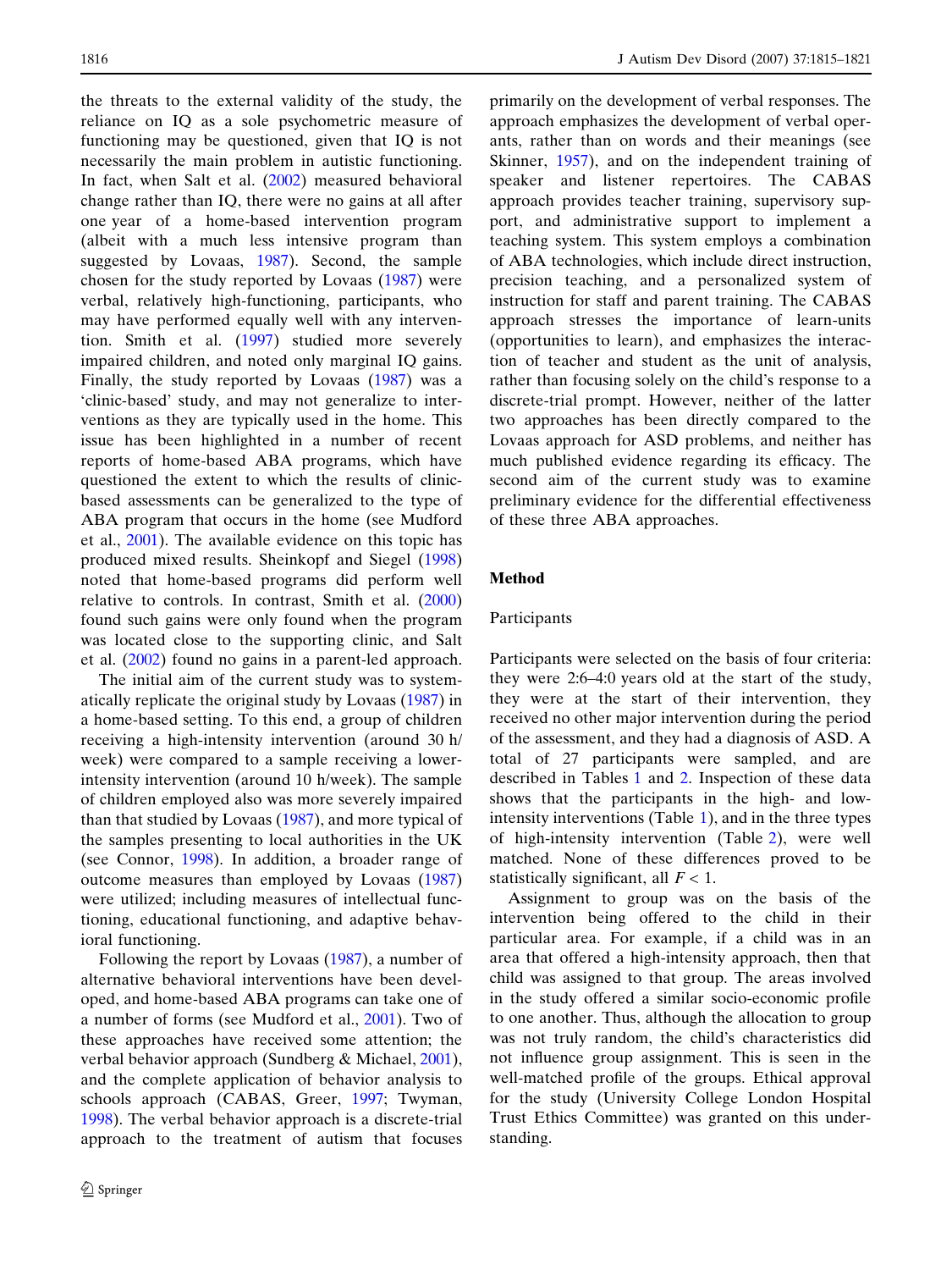<span id="page-2-0"></span>Table 1 Baseline measures for participants in high- and lowintensity intervention groups Numbers of participants, and their age at baseline. Means and standard deviations for Psycho-educational Profile (PEP-R), British Ability Scale (BAS), and Vineland Adaptive Behavior, measures (all standard scores, mean = 100, standard deviation =  $15$ )

|                                                              | High intensity Low intensity |             |
|--------------------------------------------------------------|------------------------------|-------------|
| Participants                                                 | 14 males                     | 13 males    |
| Mean Age (months)                                            | 42.9 (14.8)                  | 40.8(5.6)   |
| <b>Autistic Severity: GARS Autism</b><br>Ouotient            | 89.1 (14.7)                  | 95.1 (11.6) |
| Intellectual Functioning PEP-R: 57.2 (17.8)<br>Overall Score |                              | 49.3 (13.2) |
| <b>Educational Functioning BAS:</b><br>Cognitive Ability     | 60.1(22.4)                   | 52.4 (9.9)  |
| Adaptive Behavior: Vineland<br>Composite                     | 59.3 (10.1)                  | 56.5 (4.4)  |

#### Interventions

All the interventions were home-based ABA programs, and all offered mostly 1:1 teaching provided by a number of tutors under the guidance of an ABA Supervisor. Typically, a session would last 2–3 h, and comprise ~8–14 tasks per session. These tasks would last typically about 5–10 min each, and would be repeated until some criterion performance was reached. Each task would be separated by a 5–10 min break. The programs used an antecedent (question/ task), behavior (response) sometimes prompted if necessary, and consequence (reinforcement, usually a tangible such as food, but also praise and activities) procedure. No aversive stimuli were used in any of the programs.

#### High-intensity Interventions

The programs offered training of between 20 and 40 h/ week. The programs were provided by a range of organizations, who offered either: 'Lovaas' interventions (Lovaas, [1987\)](#page-6-0), 'Verbal Behavior' programs (Sundberg & Michael, [2001](#page-6-0)), or CABAS-based

Table 2 Baseline measures for participants in the three highintensity ABA interventions Numbers of participants, and their age at baseline. Means and standard deviations for Psycho-

approaches (Greer, [1997](#page-6-0)). Each program was supervised by tutors trained in that approach, and provided supervision on average once every 2 weeks. The various programs were conducted according to the appropriate manuals, and as directed by the program supervisor.

## Low-intensity Intervention

These programs were similar to the generic ABA program described above, and offered between 10 and 20 h of intervention a week. Up to four, three h homebased sessions each week of direct 1:1 teaching for the child were carried out by trained assistants.

The key characteristics of the different interventions, along with a description of their main features reported by tutors and parents in post-study questionnaires are shown in Tables [3](#page-3-0) and [4](#page-3-0).

## Measures

#### Gilliam Autism Rating Scale

The Gilliam Autism Rating Scale (GARS; Gilliam, [1995](#page-6-0)) comprises four subtests (stereotyped behaviors, communication, social interaction, and developmental disturbances), which combine to give an Autism Quotient. High-scores mean greater autistic severity [mean = 100 (average autistic severity), standard deviation = 15]. The Autism Quotient has an internal reliability of .96. The GARS has high-criterion validity with other tools, for example, the Autism Behavior Checklist (.94).

#### Psycho-educational Profile (revised)

The Psycho-educational Profile-Revised (PEP-R; Schopler, Reichler, Bashford, Lansing, & Marcus, [1990](#page-6-0)) measures functioning in seven developmental domains: imitation, perception, fine and gross motor skills, eye-hand coordination, and nonverbal and

educational Profile (PEP-R), British Ability Scale (BAS), and Vineland Adaptive Behavior, measures (all standard scores, mean = 100, standard deviation =  $15$ )

|                                                | Lovaas      | Verbal behavior | <b>CABAS</b>  |
|------------------------------------------------|-------------|-----------------|---------------|
| Participants (gender)                          | 4 males     | 5 males         | 5 males       |
| Mean Age (months)                              | 47.5 (13.5) | 38.0(9.9)       | 44.2 $(20.5)$ |
| <b>Autistic Severity: GARS Autism Quotient</b> | 93.0 (19.9) | 87.6 (11.1)     | 87.4 (16.1)   |
| Intellectual Functioning PEP-R: Overall Score  | 58.0 (30.7) | 50.2(7.7)       | 63.6 (12.4)   |
| Educational Functioning BAS: Cognitive Ability | 72.0 (30.6) | 48.0 $(4.6)$    | 62.8(23.9)    |
| Adaptive Behavior: Vineland Composite          | 59.8 (16.7) | 58.2(6.5)       | 60.0(8.6)     |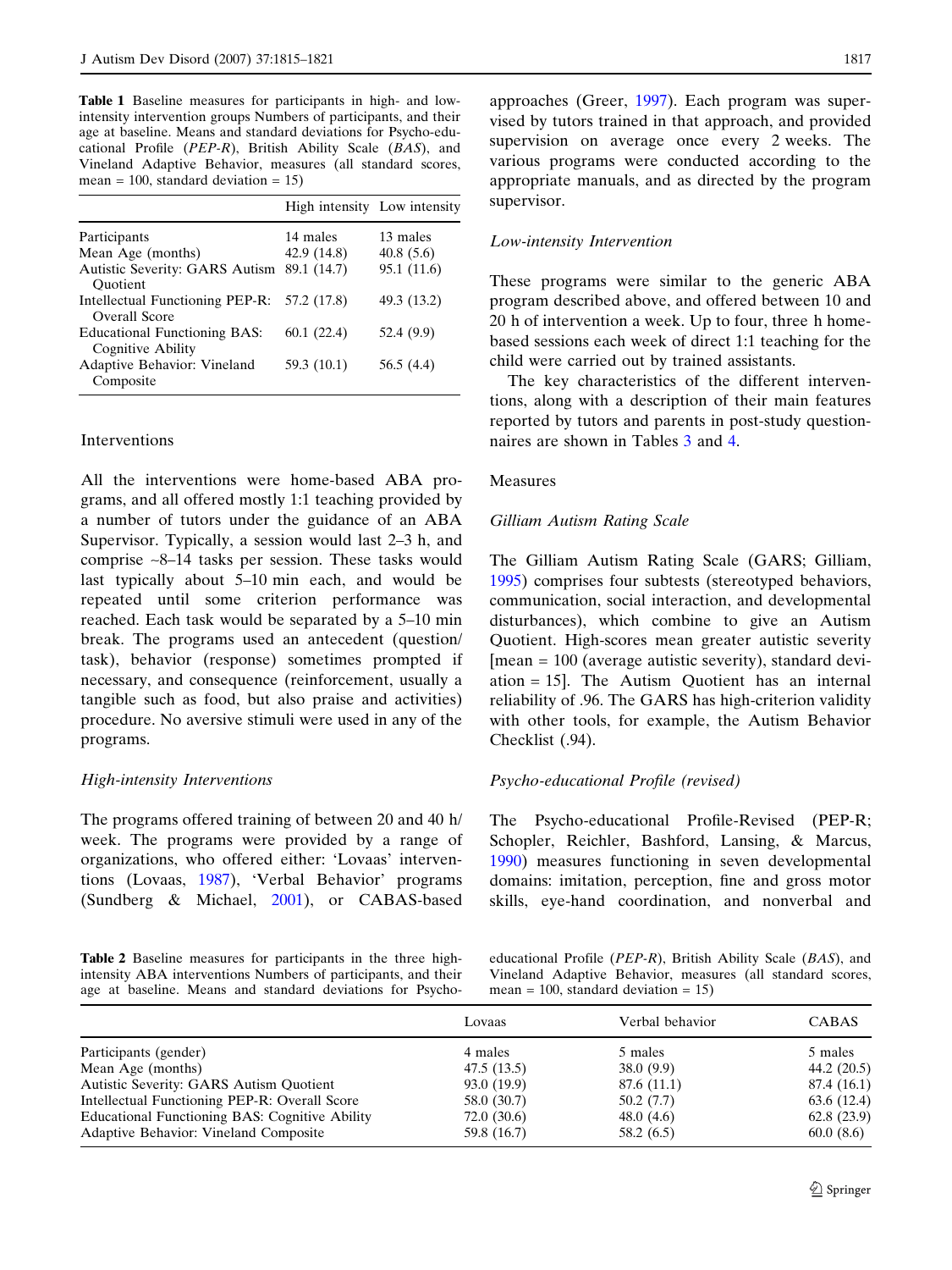<span id="page-3-0"></span>1818 J Autism Dev Disord (2007) 37:1815–1821

Table 3 Characteristics of the high- and low-intensity interventions

|                            | High intensity | Low intensity |
|----------------------------|----------------|---------------|
| Mean Intervention (h/week) | 30.4(5.0)      | 12.6(2.3)     |
| Range (h/week)             | $20 - 40$      | $11 - 20$     |
| 1:1 teaching $(h)$         | 27.0(5.8)      | 12.2(2.5)     |
| Group teaching (h)         | 3.4(3.6)       | .5(0.9)       |
| <b>Tutors</b>              | 4.2 $(1.3)$    | 3.1(1.0)      |
| Family tutors              | .6(0.7)        | .6(0.8)       |

Table 4 Characteristics of the three high-intensity ABA interventions studied The mean number of hours input, type of teaching (individual versus group), mean number of tutors and family members involved in the program, and number of different service providers are all shown

|                               | Lovaas      | Verbal behavior | CABAS     |
|-------------------------------|-------------|-----------------|-----------|
| Mean intervention<br>(h/week) | 33.0(5.3)   | 30.2(2.9)       | 28.6(6.5) |
| Range                         | $28 - 40$   | $26 - 34$       | $20 - 35$ |
| 1:1 teaching $(h)$            | 29.5(6.1)   | 23.8(4.3)       | 28.2(6.4) |
| Group teaching (h)            | 3.5(3.9)    | 6.4(4.3)        | .4(0.6)   |
| <b>Tutors</b>                 | 5.3 $(1.0)$ | 3.0(0.7)        | 4.6(1.1)  |
| Family tutors                 | 1.0(0.8)    | .2(.5)          | .8(0.8)   |

verbal conceptual ability. The test also gives an overall developmental functioning score, that can be converted into an overall score [e.g. (mental age/chronological age)  $\times$  100]. The internal reliability ranges from .85 (perception) to .98 (cognitive verbal performance), and the total development score has high-criterion validity with other tests for intelligence, such as the Merrill Palmer Scale (.85), and the Bayley Scale (.77).

# British Abilities Scale

The British Abilities Scale (BAS II; Elliott, Smith, & McCulloch, [1996](#page-6-0)) is a battery of tests of cognitive abilities, which index educational achievement. For the current purposes, the Early Years Battery was employed, involving the verbal comprehension, early number concepts, picture matching, and naming vocabulary subscales. The raw scores can be converted into a standard score (mean = 100, standard deviation = 15), which represents early educational achievement.

## Vineland Adaptive Behavior Scale

The Vineland Adaptive Behavior Scale (VAB; Sparrow, Balla, & Cicchetti, [1984\)](#page-6-0) assesses children's dayto-day adaptive functioning. Scores from four domains of adaptive behavior (communication, daily living skills, socialization, and motor skills) can be converted to standard scores, and a composite overall score can

be derived based on sum of scale standard scores (mean  $= 100$ , standard deviation  $= 15$ ). The internal reliability of the overall composite score is .93.

### Procedure

After identification, the children were visited by an educational psychologist (blind to the nature of the program in operation), and the first set of measures taken (this assessment took about 120–180 min to complete). The educational psychologist administered the PEP-R and the BAS directly to the children, and helped the parent to complete the Vineland and the GARS measures. After 9–10 months, the same measures were taken by the educational psychologist and parent, and both the family and the tutors delivering the intervention were asked to fill in separate questionnaires concerning the nature of the intervention that the child had experienced.

## Results

High Versus Low-intensity Programs

The GARS score for the high-intensity group, reflecting the overall autistic severity reduced only by 2.2  $( \pm 7.8$  SD) points, compared to a slight increase for the low-intensity group  $(1.6 + 6.2 \text{ SD})$ . Neither change was statistically significant, both  $t < 1$ , and the difference between the group was not statistically significant,  $t(25) = 1.41, p > .10.$ 

Figure 1 shows the group-mean changes and effect sizes in the three outcome measures for both the highand low-intensity intervention groups. Inspection of



Fig. 1 Mean changes in standard scores (follow-up score minus baseline score) for the three child-outcome measures; intellectual functioning (PEP-R), educational functioning (BAS), and adaptive behavior (Vineland). High-intensity group = 20–40 h/ week, low-intensity group = 10–20 h/week;  $* p < .05$  relative to baseline,  $* p < .01$  relative to baseline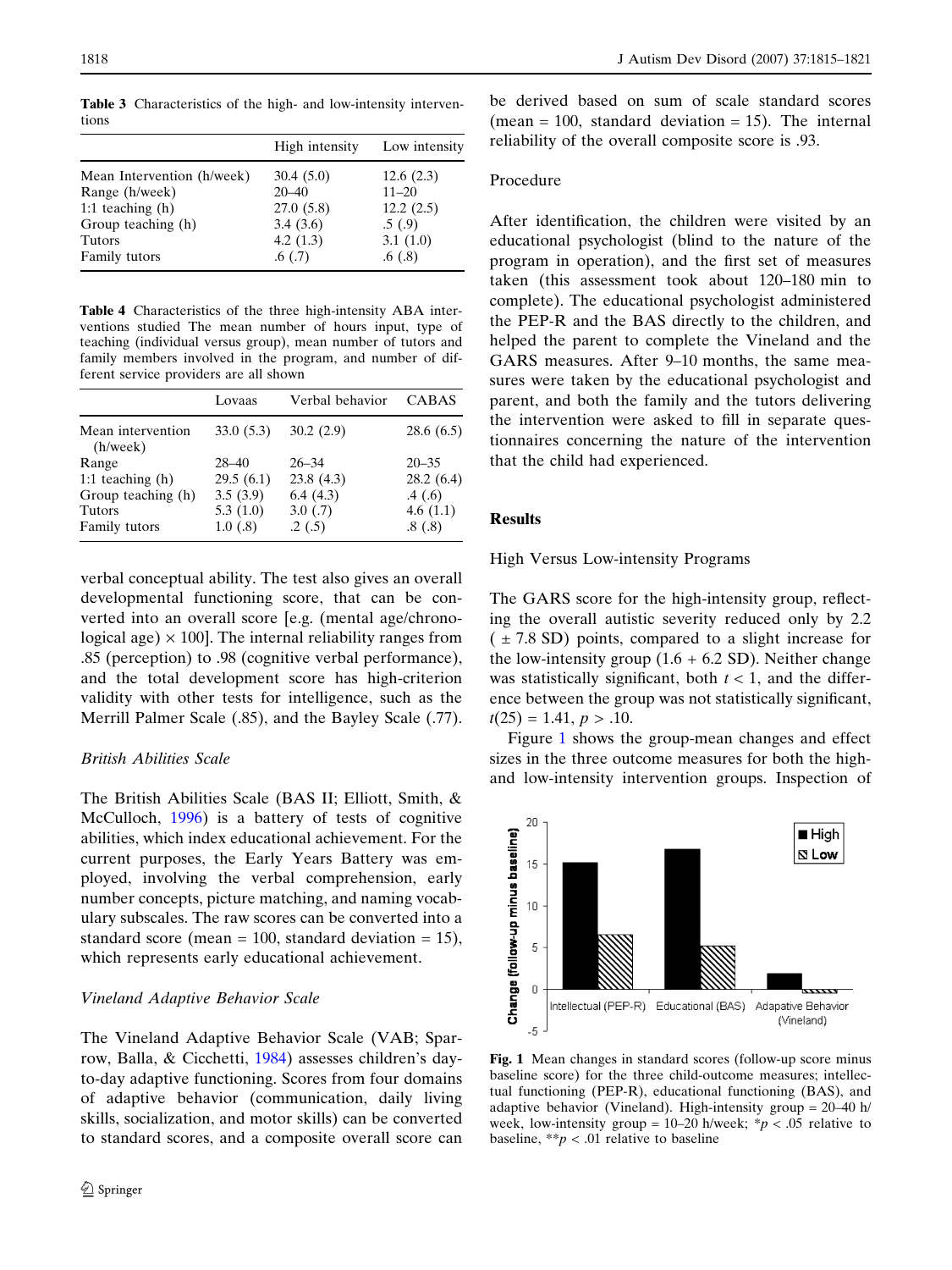these change data for the high-intensity group shows statistically significant gains for intellectual functioning (PEP-R,  $t(13) = 3.49$ ,  $p < .01$ ), and for educational functioning (BAS,  $t(13) = 4.29$ ,  $p < .01$ ). The lowintensity group produced moderate gains for intellectual functioning, but only the gains for the educational functioning were statistically significant relative to baseline,  $t(12) = 2.43$ ,  $p < .05$ . Neither the high-nor low-intensity group produced substantial gains in adaptive behavioral functioning.

Figure [1](#page-3-0) also shows the effect sizes for the two groups for each outcome measure. These effect sizes were calculated by dividing the change score by the original standard deviation of the sample (see Dunlop, Cortina, Vaslow, & Burke, [1996](#page-6-0)). The size of the effects followed the size of the probabilities for the ttests; these effect sizes were large for the high-intensity group, and moderate for the low-intensity group, for the intellectual and educational measures, and sizes of effect were both small for the adaptive behavior measure (see Cohen, [1988\)](#page-6-0).

Between group comparisons reveled that only the difference between the change scores for educational functioning were statistically significant,  $t(25) = 2.54$ ,  $p < .01$ , all other  $p > .10$ .

#### Types of High-intensity ABA Program

Figure 2 shows the group-mean changes in the outcome measures for each of the three types of ABA intervention. Inspection of these data shows that for intellectual functioning, the greatest gains were in the 'Lovaas' and the CABAS groups. All three groups produced similar gains for educational functioning, but



Fig. 2 Mean changes in standard scores (follow-up score minus baseline score) for the three child-outcome measures; intellectual functioning (PEP-R), educational functioning (BAS), and adaptive behavior (Vineland). Lovaas children receiving Lovaas intervention, VB children receiving Verbal Behavior intervention, CABAS children receiving CABS intervention;  $* p < .05$ relative to baseline, \*\*p < .01 relative to baseline

only the CABAS change was statistically significant. None of the groups produced large gains for adaptive behavioral functioning Analysis of statistical significance, and the effect sizes, for these changes are shown in Table [5.](#page-5-0) There were large effect sizes for all of the interventions for the intellectual functioning measures, moderate effect sizes for the educational measures, and only the CABAS intervention produced a moderate effect size for the adaptive behavior measure. It should be noted that the very large effect size for the verbal behavior group are out of line with the statistical significance. This is most probably due to the very small standard deviations of the initial scores in this group (see Table [2](#page-2-0)).

Analysis of the between-group differences for intellectual functioning were conducted by analysis of variance (ANOVA), which revealed a statistically significant difference between the groups,  $F(2,11) = 3.04$ ,  $p < .05$ . Tukey's Honestly Significant Difference (HSD) tests revealed all group differences to be significant. There was little difference between the groups in terms of the educational functioning (BAS) changes,  $F < 1$ . For adaptive behavior, the group differences proved to be marginally statistically significant  $F(2,11) = 2.99, .08 > p > .07$ .

Figure [3](#page-5-0) shows the relationship between the temporal input of the intervention program and the overall gains made by the children in the three high-intensity programs. The gains made by the children on the lowintensity program are shown by a point in Fig. [3,](#page-5-0) as there was not a large enough range of temporal hours to conduct a full analysis for these data. The gain measure was obtained by summing the gains in each of the three outcome measures and dividing by three. Inspection of these data shows that for the children on the high-intensity ABA programs, increases in the temporal input lead to decreases in the mean-outcome gains noted.

#### **Discussion**

These results replicate a number of the findings found in studies conducted in clinic-based trials of ABA early interventions (e.g., Lovaas, [1987](#page-6-0)). In a high-intensity intervention group, there were stronger gains in intellectual functioning, and in educational functioning, relative to those in a low-intensity group. This finding also replicates those noted by Smith et al. [\(1997](#page-6-0), [2000\).](#page-6-0) In contrast to the impact of the highintensity groups on intellectual and cognitive abilities, the present results noted that there were no differences in terms of intensity on adaptive behavioral function-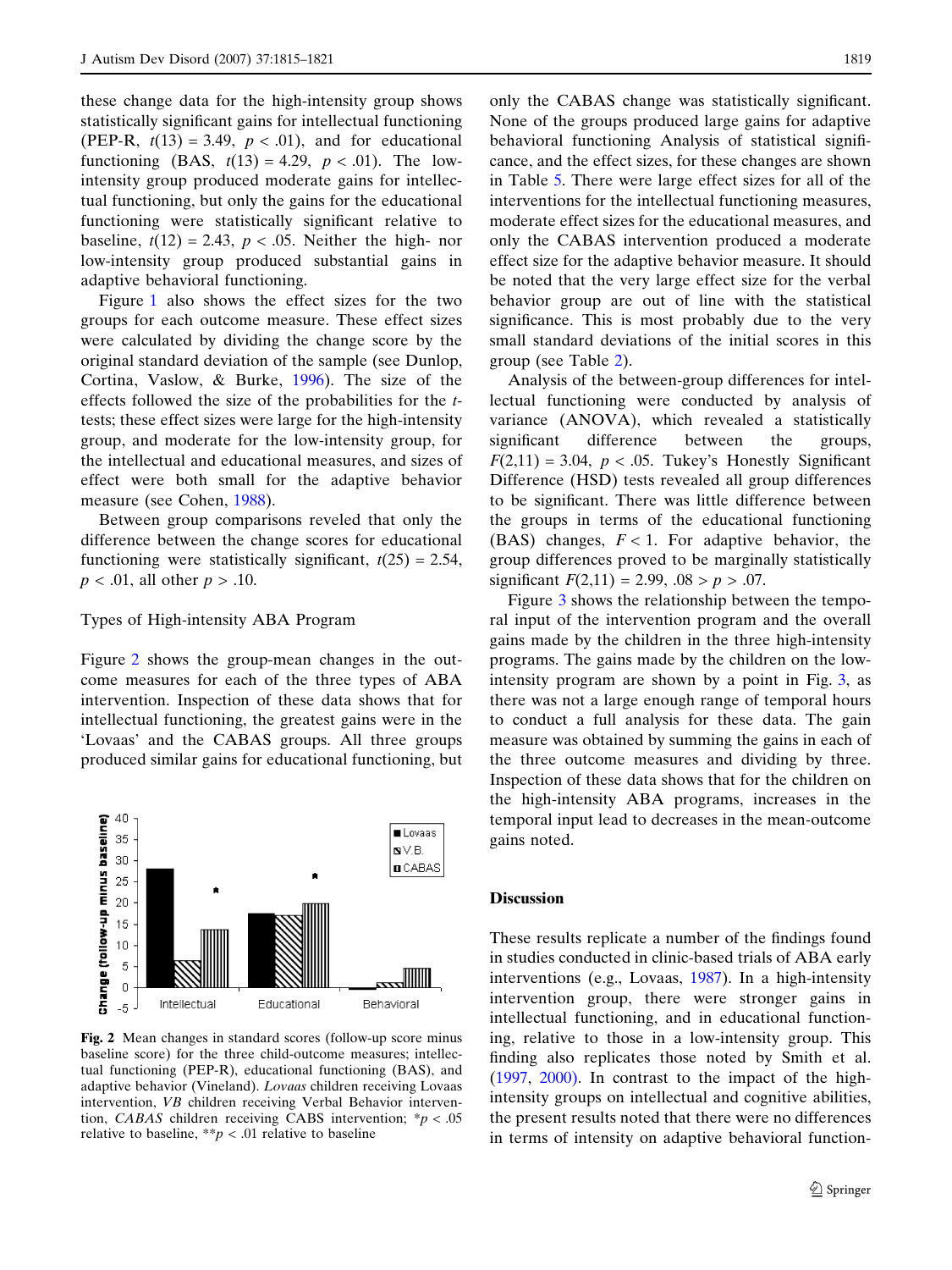|                                | Lovaas                           | Verbal behavior                   | <b>CABAS</b>                      |
|--------------------------------|----------------------------------|-----------------------------------|-----------------------------------|
| Intellectual Functioning (PEP) | $t(3) = 2.98, p < .05, ES = .91$ | $t(4) = 1.52, p > .21, ES = .82$  | $t(4) = 2.82, p < .05, ES = 1.11$ |
| Educational Functioning (BAS)  | $t(3) = 2.07, p > .10, ES = .58$ | $t(4) = 1.91, p > .10, ES = 3.74$ | $t(4) = 4.03, p < .01, ES = 3.74$ |
| Adaptive Behavior (Vineland)   | $t < 1$ , ES = .03               | $t < 1$ , $ES = .18$              | $t(4) = 1.07, p > .30, ES = .53$  |

<span id="page-5-0"></span>Table 5 Statistical significance (paired t-test against zero), and effect sizes (ES), for gain scores for the three high-intensity ABA interventions studied on each outcome measure



Fig. 3 Relationship between child-outcome gain (mean gain for all three measures) and temporal input of intervention (h/week) represented as the regression equation for the children receiving the high-intensity interventions

ing, and the ABA programs faired relatively poorly on this measure relative to the other two outcome measures (see also Salt et al., [2002\)](#page-6-0). Another, feature of the current results that is worth some comment is the failure to note change in the autism severity rating across treatment. This finding contrasts strongly with that of Lovaas [\(1987](#page-6-0)). However, the current study was of a much shorter duration than the latter study, and further longer period study of the programs would be needed before firm conclusions could be drawn on this matter.

These results were obtained in a home-based sample of relatively severely autistic children (much more severely impaired than the original study reported by Lovaas, [1987](#page-6-0), in terms of autistic severity, and IQ functioning), and show that such interventions can work when based outside a clinic. To this end, the results also support the findings of Sheinkopf and Siegel ([1998\)](#page-6-0), and alleviate some of the concerns expressed by Mudford et al. ([2001\)](#page-6-0) concerning whether the effectiveness of the ABA approach would be able to be replicated in a home-based sample.

It should be noted that although the high-intensity intervention group produced generally better results than the lower-intensity group, these differences were not always statistically significant. This finding brings in question the strong reliance placed on the temporal input of the program as key to its success. Moreover, closer analysis of the relationship between the temporal input of the program and the overall gains made by children receiving that intervention shows no clear pattern between temporal input and the gains made. The high-intensity group did better than the low-intensity group, but within the high-intensity group there was an inverse relationship between the temporal input and the gains. This finding implies that the suggested 40 h/week input may not be optimal, and once over a certain level of temporal input, perhaps around 20 h a week, there are diminishing returns for increasing the temporal input of a program. This finding is also supported by crossexperimental comparison of the relationship between hours input and gains made. Several studies (e.g., Sheinkopf & Siegel, [1998;](#page-6-0) Smith et al., [2000\)](#page-6-0) have demonstrated stronger effect sizes than the study by Lovaas [\(1987](#page-6-0)), even though they have used less than the 40 h a week.

In terms of the comparative improvements across the three types of high-intensity ABA intervention, the present results show that overall the CABAS approach appeared to produce superior gains (in terms of statistical significance and effect sizes) than the other two approaches. Of course, these results are based only on a small sample of participants in each of the ABA programs. The statistical power of the current study to detect differences is not particularly great. However, analysis of effect sizes goes some way to overcome this problem as these effect sizes appear to be moderate to large when there is a statistically significant effect. Obviously, a greater number of participants studied over a somewhat longer time period will be beneficial to this analysis, but these preliminary findings are promising. In addition, it would be beneficial to have a finer grained analysis of the day-to-day tasks and activities given to the children in each of the approaches to see precisely how the approaches differed from one another, and which are the important specs of each program. However, given this was a study designed to see how these interventions worked in a natural setting, this was beyond the scope and aims of the current report.